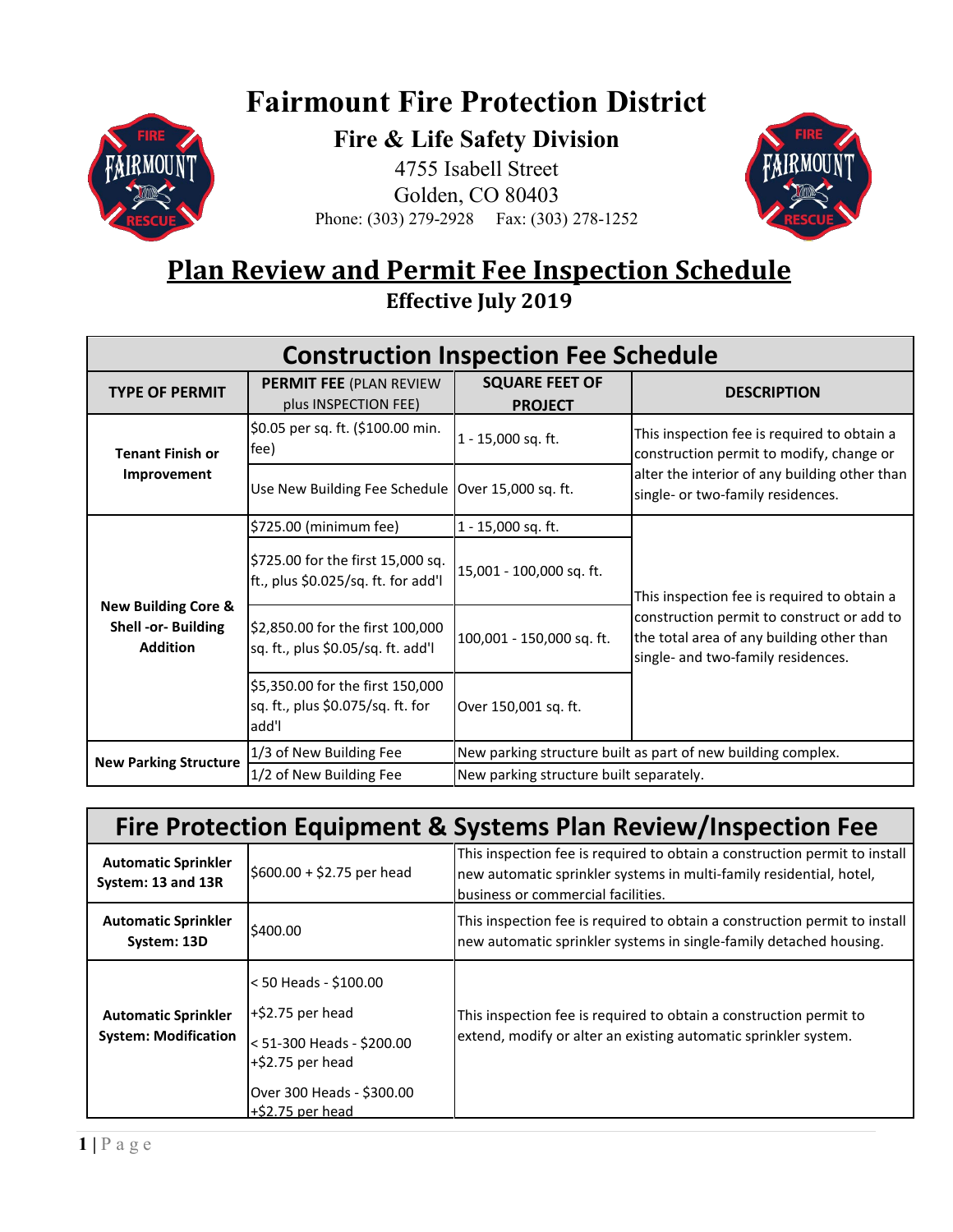| <b>Fire Pump</b>                                                | \$300.00 (includes jockey pump)                                                          | This inspection fee is required to obtain a construction permit to install                                                                                                                          |  |  |
|-----------------------------------------------------------------|------------------------------------------------------------------------------------------|-----------------------------------------------------------------------------------------------------------------------------------------------------------------------------------------------------|--|--|
|                                                                 |                                                                                          | a fire pump.                                                                                                                                                                                        |  |  |
| <b>Standpipe</b>                                                | $$150.00 + $25.00$ per hose<br>valve                                                     | This inspection fee is required to obtain a construction permit to install<br>a standpipe system.<br>** \$150.00 fee waived if part of a combination system **                                      |  |  |
| <b>Fire Alarm System: New</b>                                   | $$600.00 + $3.00$ per<br>detection/notification device                                   | This inspection fee is required to obtain a construction permit to install<br>a new fire alarm system or to replace a fire alarm system.                                                            |  |  |
| Fire Alarm System:<br><b>Modification</b>                       | \$200.00 + \$2.75 per device                                                             | This inspection fee is required to obtain a construction permit for<br>extensions, modifications or alterations of fire alarm systems.                                                              |  |  |
| <b>Locking Document</b><br><b>Box: Existing Systems</b>         | \$125.00 per box                                                                         | This fee is for the purchase and installation of the required NFPA -<br>Systems Records Document Box for existing systems.                                                                          |  |  |
| <b>Hood &amp; Duct Fire</b><br><b>Protection System</b>         | \$200.00 for 1st system, plus<br>\$75.00 for each add'l in same<br>business at same time | This inspection fee is required to obtain a construction permit to install<br>hood and duct fire protection systems.                                                                                |  |  |
| <b>Hazardous Materials Construction Inspection Fee Schedule</b> |                                                                                          |                                                                                                                                                                                                     |  |  |
| <b>AST -or- UST Removal</b>                                     | \$200.00 per tank                                                                        | This inspection fee is required to obtain a construction permit to install,<br>remove, abandon, place temporarily out of service or otherwise<br>dispose of a flammable or combustible liquid tank. |  |  |
| <b>LP-Gas Installation:</b><br>Permanent                        | \$200.00 for 1st tank, plus<br>\$50.00 for each add'l                                    | This inspection fee is required to obtain a permit to install permanent<br>LP-gas systems.                                                                                                          |  |  |
| <b>LP-Gas Installation:</b><br><b>Bulk Plant</b>                | \$750.00 for 1st tank, plus<br>\$500.00 for each add'l                                   | This inspection fee is required to obtain a construction permit to install<br>bulk plant LP-gas systems.                                                                                            |  |  |
| <b>LP-Gas Installation:</b><br><b>Temporary</b>                 | \$150.00 for 1st tank, plus<br>\$50.00 for each add'l                                    | This inspection fee is required to obtain a permit to install LP-gas<br>systems or containers for a period less than six (6) months.                                                                |  |  |

| <b>Miscellaneous Construction Inspection Fee Schedule</b> |                                                                                                          |                                                                                                                                                                                                                                                                                                                                                                            |  |  |
|-----------------------------------------------------------|----------------------------------------------------------------------------------------------------------|----------------------------------------------------------------------------------------------------------------------------------------------------------------------------------------------------------------------------------------------------------------------------------------------------------------------------------------------------------------------------|--|--|
| <b>Re-inspection Fee</b>                                  | \$100.00 for 1st occurrence,<br>double the previous fee for<br>every re- inspection issued<br>thereafter | The inspection fee shall be assessed for each re-inspection when: an<br>inspection is called and is not complete when the inspector arrives;<br>when corrections called out on a previous inspection are not made; or<br>when a contractor does not have the permit card, or the plans are not<br>available to the inspector.                                              |  |  |
| <b>After Hours Inspection</b>                             | \$100.00 per hour<br>(2-hour minimum)                                                                    | This "After Hours Inspection Fee" shall be assessed whenever, at the<br>request of the contractor or building owner, the fire department<br>conducts an inspection after or before the normal business hours of<br>0700 to 1730 Monday through Friday, or anytime on weekends. This<br>fee shall be doubled when the inspection occurs on a holiday or holiday<br>weekend. |  |  |
| or Approval                                               | Work Without a Permit Double Fee (Inspection Fee and<br>Plan Review Fee x2)                              | This inspection fee is to be assessed whenever any work for which a<br>permit is required by the fire department has been commenced<br>without first obtaining a permit.                                                                                                                                                                                                   |  |  |
| <b>Technical Assistance</b><br>Fee                        | Actual cost to reimburse<br><b>Fairmount Fire Protection</b><br><b>District</b>                          | To determine acceptability of technologies, processes, products,<br>facilities, materials and uses attending the design, operation or use of a<br>building or premises subject to the inspection of the fire department.                                                                                                                                                   |  |  |
| <b>Assisted Living Facility</b><br><b>Annual Permit</b>   | S100.00 Annual Permit                                                                                    | State licensed assisted living facility annual permit fee.                                                                                                                                                                                                                                                                                                                 |  |  |